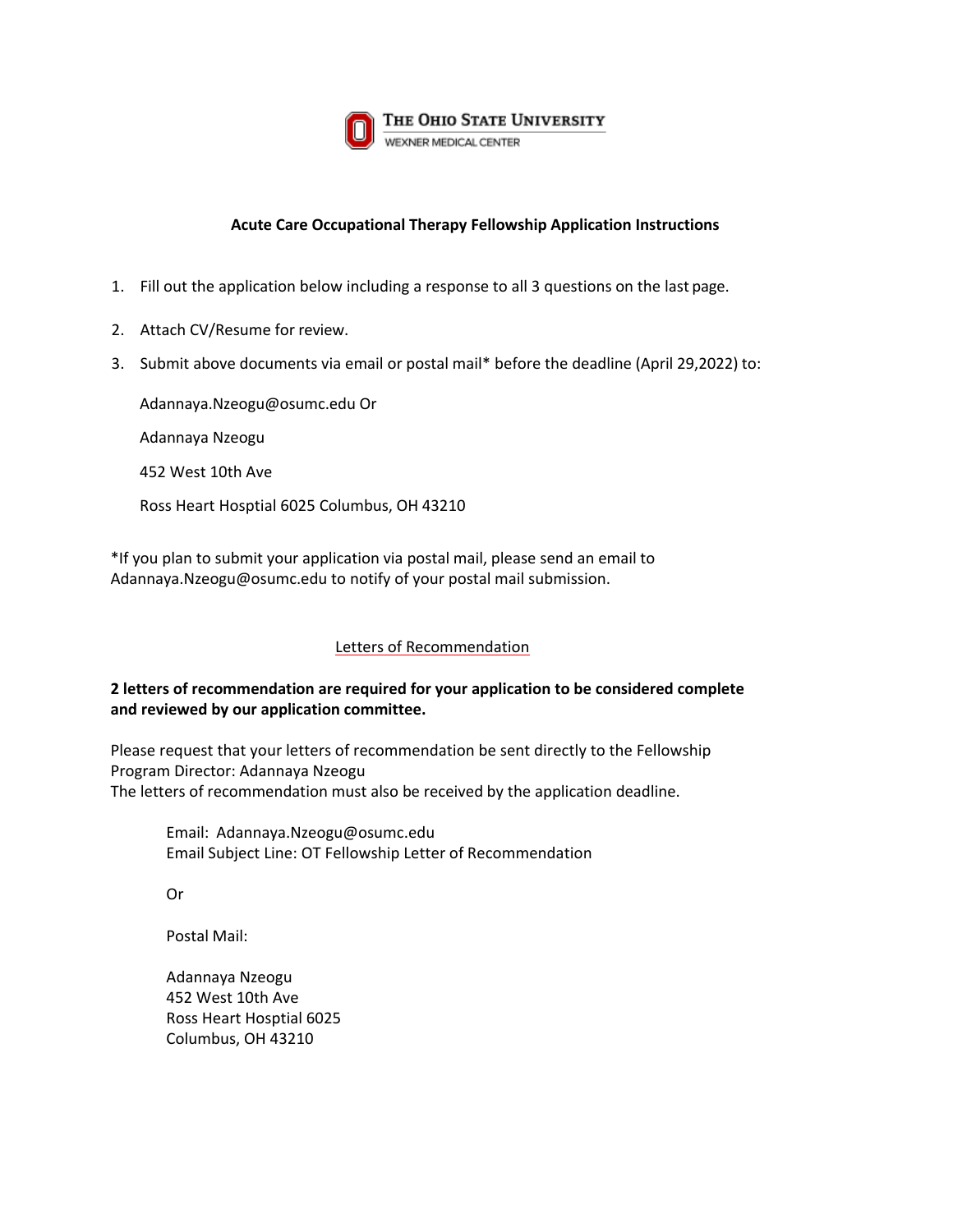

#### WEXNER MEDICAL CENTER

## **Acute Care Occupational Therapy Fellowship Employment Application**

| Personal Information |                                                    |          |  |  |
|----------------------|----------------------------------------------------|----------|--|--|
|                      |                                                    |          |  |  |
|                      | State                                              | Zip Code |  |  |
|                      |                                                    |          |  |  |
| Phone                |                                                    | Email    |  |  |
|                      |                                                    |          |  |  |
|                      |                                                    |          |  |  |
|                      | City<br>How did you hear about this OT Fellowship? |          |  |  |

#### Fieldwork Experience

| Location: Name of institution and type<br>of setting | Area of Specialty *Pre-requisite to<br>apply is to have at least 1 FW in a acute<br>care setting | <b>Diagnosis Served</b> |
|------------------------------------------------------|--------------------------------------------------------------------------------------------------|-------------------------|
|                                                      |                                                                                                  |                         |
|                                                      |                                                                                                  |                         |

# Capstone Project (if applicable):

#### Education: Highest Education Level:

| School | Degree | Major | <b>Graduation Date</b> | GPA |
|--------|--------|-------|------------------------|-----|
|        |        |       |                        |     |

## Work History:

| Employer            | <b>Start Date</b> | <b>End Date</b> | Title |
|---------------------|-------------------|-----------------|-------|
|                     |                   |                 |       |
| Duties:             |                   |                 |       |
| Reason for leaving: |                   |                 |       |

#### References:

| Name | Phone |
|------|-------|
|      |       |
|      |       |